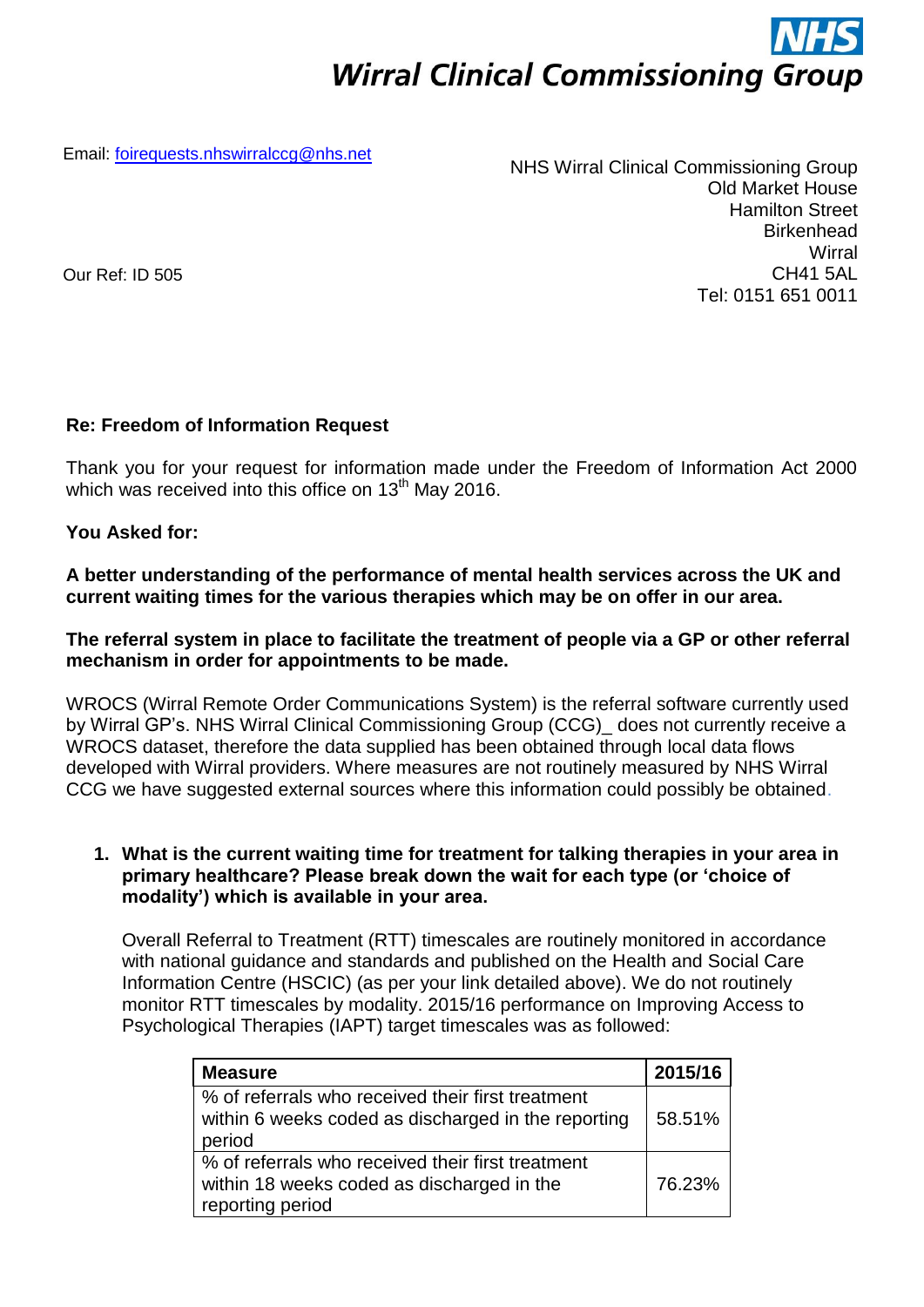**2. What is the current longest wait for talking therapies in your area in primary healthcare? That is, what length of time has the person who's been waiting the longest been waiting? Please give the wait for each type of therapy (or 'choice of modality') which is available in your area.**

NHS Wirral CCG's Primary Care Mental Health provider operates an 'assessment with treatment model', during this initial appointment the required level of treatment for each patient is identified and the first treatment is also delivered. As a consequence Wirral IAPT Waiting Lists (as per the national definition) are for those waiting for 'assessment with treatment' and are not split by step/intervention needed.

As at 16/05/2016 the longest wait for 'assessment with treatment' is 186 days.

**3. What is the current waiting time for treatment for talking therapies, appointments with psychologists or psychiatrists in your area in secondary healthcare? (Please break down the wait for each type (or 'choice of modality') which is available in your area.**

There are three consultant led Secondary Mental Health services where NHS Wirral CCG routinely monitors the referral to treatment timescales, March 2015/16 performance is detailed below:

| <b>March 2015/16</b>     | Average<br>waiting time |
|--------------------------|-------------------------|
| Complex needs            | 25 days                 |
| service                  |                         |
| <b>ADHD</b>              | 185 days                |
| <b>Memory Assessment</b> | 47 days                 |

We do not collect the information for any of our other Secondary Mental Health services.

**4. What is the current longest wait for talking therapies, appointments with psychologists or psychiatrists in your area in secondary healthcare? That is, what length of time has the person who's been waiting the longest been waiting? Please give the wait for each type of therapy (or 'choice of modality') which is available in your area.**

Attention Deficit Hyperactivity Disorder (ADHD) has the longest associated waiting times for Secondary Mental Health Services, NHS Wirral CCG has asked our provider to investigate and to validate data therefore we are unable to give an accurate response at this moment in time.

**For the above questions please provide the figure for referral to first treatment waiting time, not referral to 'assessment' or 'intervention' time.**

Response as above

**5. How many referrals have there been into adult mental health services in your area at a) primary care level and b) secondary care level in the calendar years 2013, 2014, 2015 and 2016 to date.** 

This data is available from IAPT Minimum Data Sets and Mental Health Services Minimum Data Sets exports available from the HSCIC.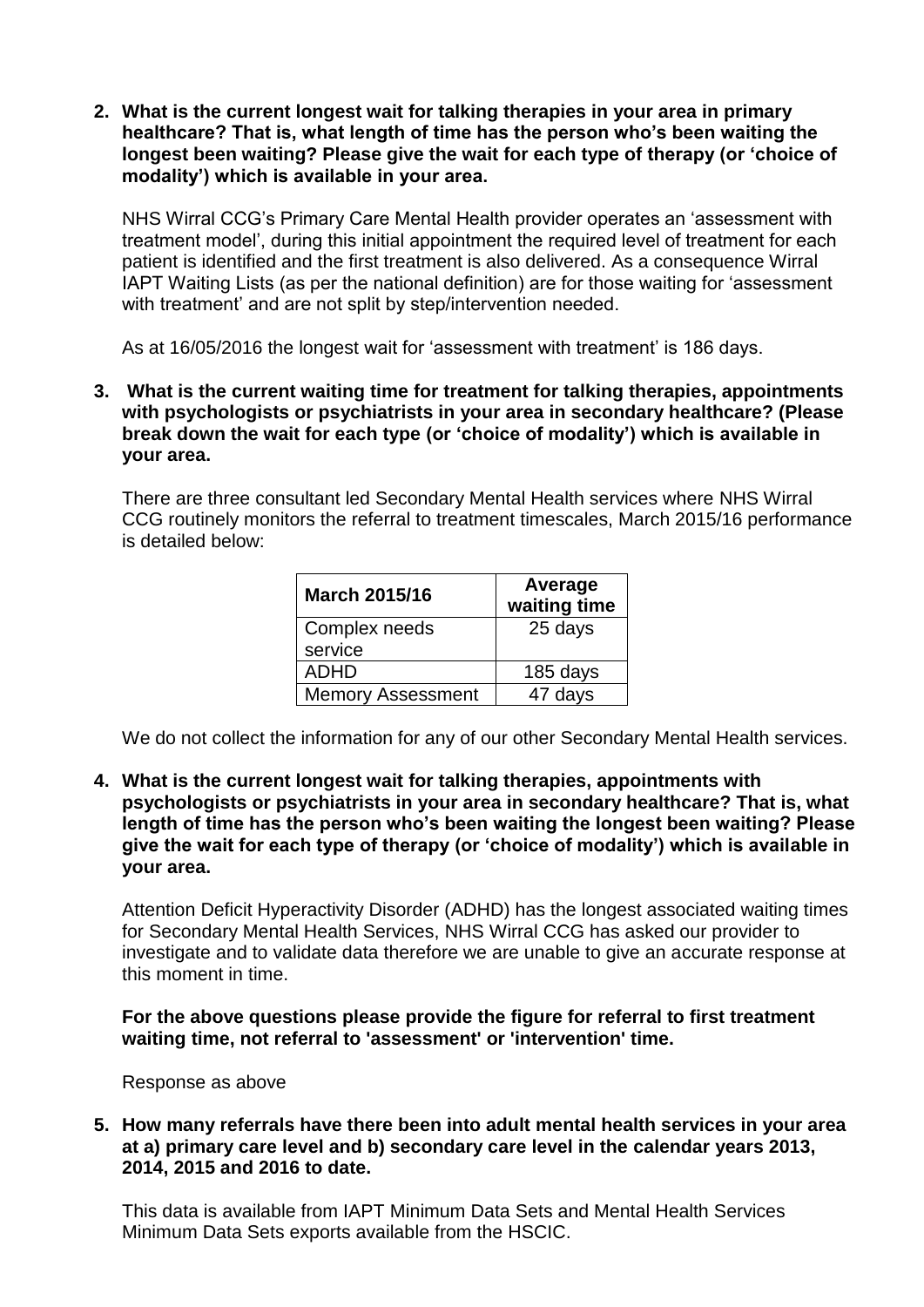# **6. What is the maximum number of talking therapy sessions an adult, eligible for therapy, can receive in your area at primary and secondary care level.**

There is no cap as services will follow NICE guidance on the number sessions required for both primary and secondary care patients.

As a separate FOI request, you requested information about the Child and Adolescent Mental Health Services in our area.

**1. In Child and Adolescent Mental Health Services (CAMHS), what is the current waiting time for a young person to receive talking therapies. Please give the wait for each type of therapy (or 'choice of modality') which is available in your area.**

We do not currently hold this information and would suggest that the requestor directly contacts the provider which is Cheshire Wirral Partnership Trus (CWP). CWP's FOI Team can be contacted on [FOI@cwp.nhs.uk](mailto:FOI@cwp.nhs.uk)

**2. In CAMHS, what is the current longest wait to receive talking therapies? Please give the wait for each type of therapy (or 'choice of modality') which is available in your area.**

We do not currently hold this information and would suggest that the requestor directly contacts the provider which is CWP. CWP's FOI Team can be contacted on [FOI@cwp.nhs.uk](mailto:FOI@cwp.nhs.uk)

**3. What is the maximum number of talking therapy sessions a young person, eligible for therapy, can receive in your area at primary and secondary care level.** 

There is no cap on a maximum number of sessions

**4. How many referrals have there been into child and adolescent mental health services in your area at a) primary care level and b) secondary care level in the calendar years 2013, 2014, 2015 and 2016 to date.**

During 2015/16 Wirral CCG introduced the following measure for CAMHS to capture demand, unfortunately prior to this introduction it was not routinely monitored and figures could be requested from CWP:

| CAMHS - 2015/16  | <b>New cases</b><br>accepted and<br>started |
|------------------|---------------------------------------------|
| Tier 2           | 486                                         |
| Tier 3 & 16 - 19 | 1281                                        |
| services         |                                             |
| Total            | 1767                                        |